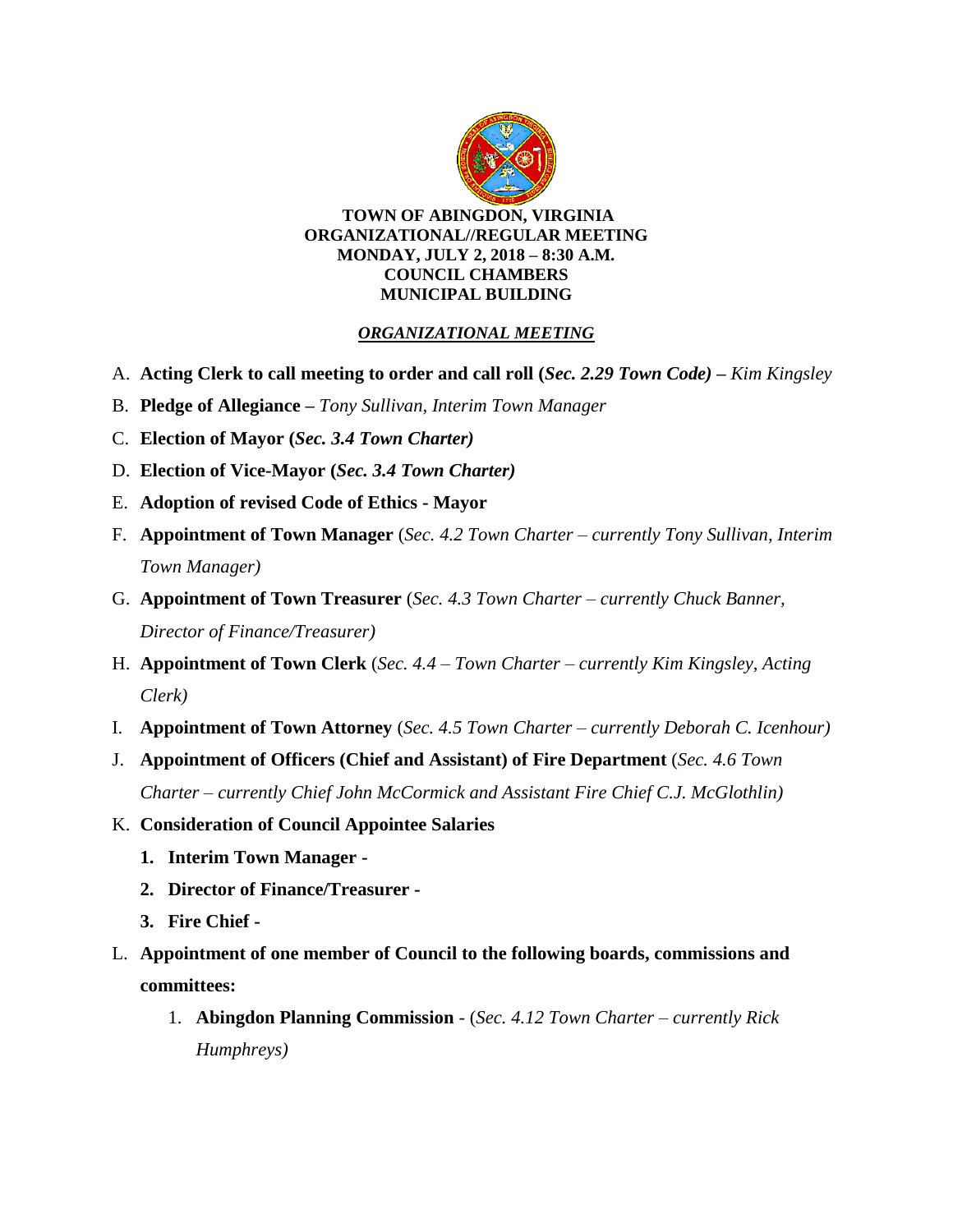Organizational/Regular Agenda July 2, 2018 Page Two

- 2. **Historic Preservation Review Board** (*Sec. 4.12 Town Charter – currently Cindy Patterson – Ms. Patterson is eligible for reappointment)*
- 3. **Tree Commission** (*Sec. 4.12 Town Charter – currently Cindy Patterson – Ms. Patterson appointment will expire June 30, 2019)*
- 4. **Sinking Springs Cemetery Committee** (*Sec. 4.12 Town Charter – Cathy Lowe)*
- 5. **Mount Rogers Planning District Commission** (*Sec. 4.12 Town Charter – currently Rick Humphreys)*
- 6. **District Three Governmental Cooperative** (*Sec 4.12 Town Charter – currently Bob Howard)*
- 7. **Tourism Advisory Commission** (*Sec. 4.12 Town Charter- currently Cathy Lowe and alternate, Rick Humphreys)*
- 8. **Metro Planning Organization** (*Sec. 4.12 Town Charter – currently Cathy Lowe)*
- 9. **Veteran's Memorial Park Board** (*Sec. 4.12 Town Charter – currently Rick Humphreys)*
- 10. **Recreation Advisory Commission** (*Sec. 4.12 Town Charter – currently Bob Howard)*
- 11. **Bristol Virginia Utilities Board** *(Sec. 4.12 Town Charter – currently Wayne Craig – Mr. Craig is eligible for reappointment)*
- 12. **Muster Ground Steering Committee** (*Sec. 4.12 Town Charter – currently Rick Humphreys)*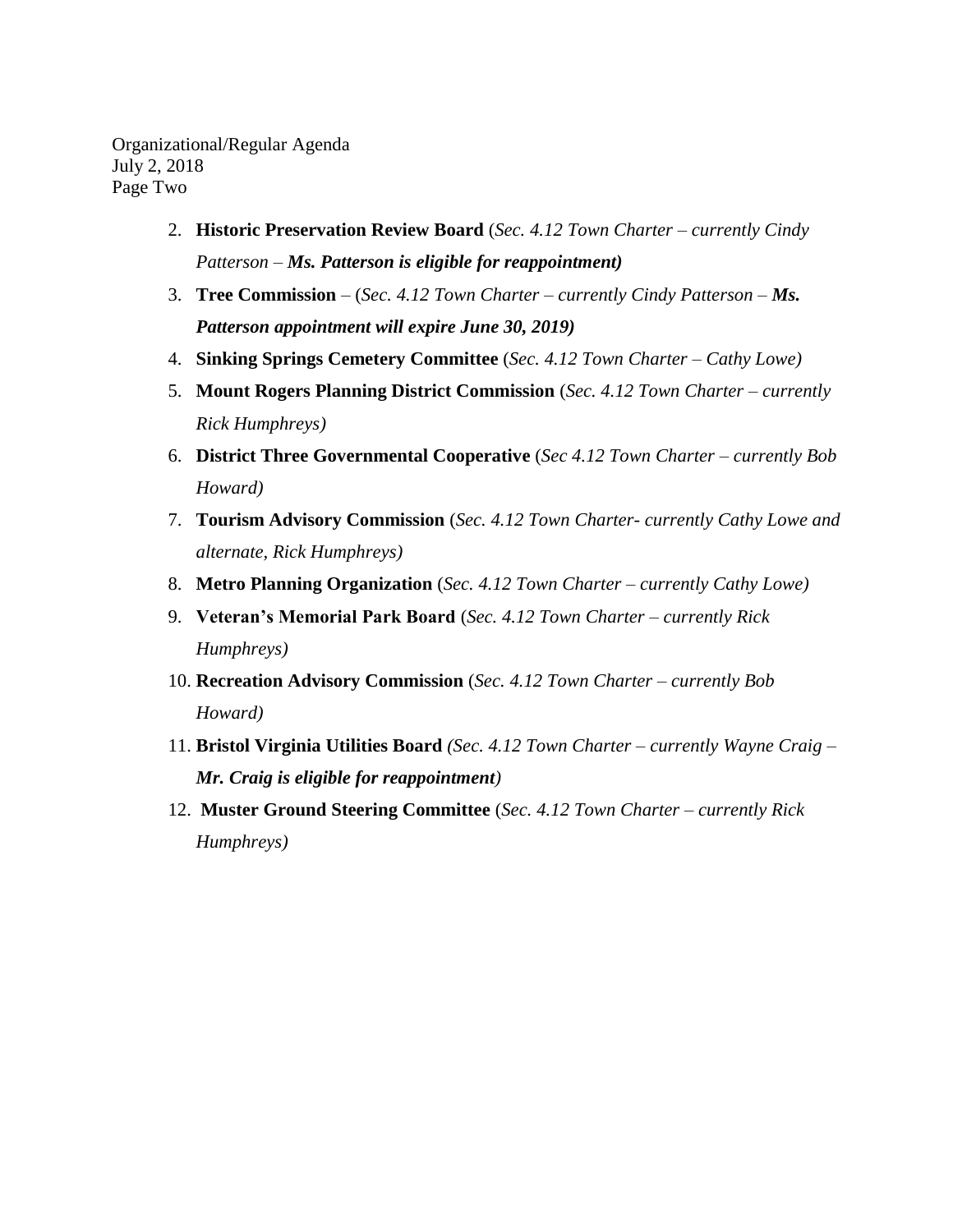Organizational/Regular Agenda July 2, 2018 Page Three

### *REGULAR MEETING*

*Welcome to the Town of Abingdon, Virginia Regular Council Meeting. We appreciate your interest and we encourage public participation in our meeting. Your comments are important to our decision making process. Please note that there will be an opportunity during the meeting for you to address the Council members when the Mayor declares the public comments open. We do request that anyone addressing the Council, sign-up, approach the podium, identify your first and last name and give your complete mailing address.* 

#### **A. WELCOME –** *Mayor*

### **B. APPROVAL OF MINUTES**

- June 4, 2018 Regular Meeting
- **C. CLOSED SESSION PURSUANT TO SECTION 2.2-3711(A)(5) OF THE CODE OF VIRGINIA, AS AMENDED, FOR THE PURPOSE OF DISCUSSING CORRESPONDENCE FROM LEGAL COUNSEL REGARDING PENDING LITIATION,** *KEVIN SANDENAW, Plaintiff vs. CATHY C. LOWE, RICHARD HUMPHREYS, ROBERT HOWARD, DEBORAH C. ICENHOUR and THE TOWN COUNCIL OF ABINGDON, Defendants, Washington County Circuit Court, Case No.: CL17-1825*
- **D. PUBLIC COMMENTS** Please place your name on the sign-up sheet provided and comments are limited to three (3) minutes per person.
- **E. PETITIONS, PUBLIC HEARINGS AND FIRST READING OF ORDINANCES** None

### **F. SECOND READINGS**

1. Consideration of an Ordinance for vacation of unnamed fifteen foot (15') public right-of-way labeled as "15 ft. ROW to water" located between two parcels, namely, 018-6-37 and 018-6-36B, at or near 243 Fugate Street – *Matt Bolick, Director of Public Services/Construction*

### **G. RESOLUTIONS**

1. Consider of Resolution authorizing the Interim Town Manager to act on behalf of Council with regard to administrative and Human Resource matters pertaining to Council appointees**. –** *Wayne Craig*

### **H. CONSIDERATION OF BIDS - None**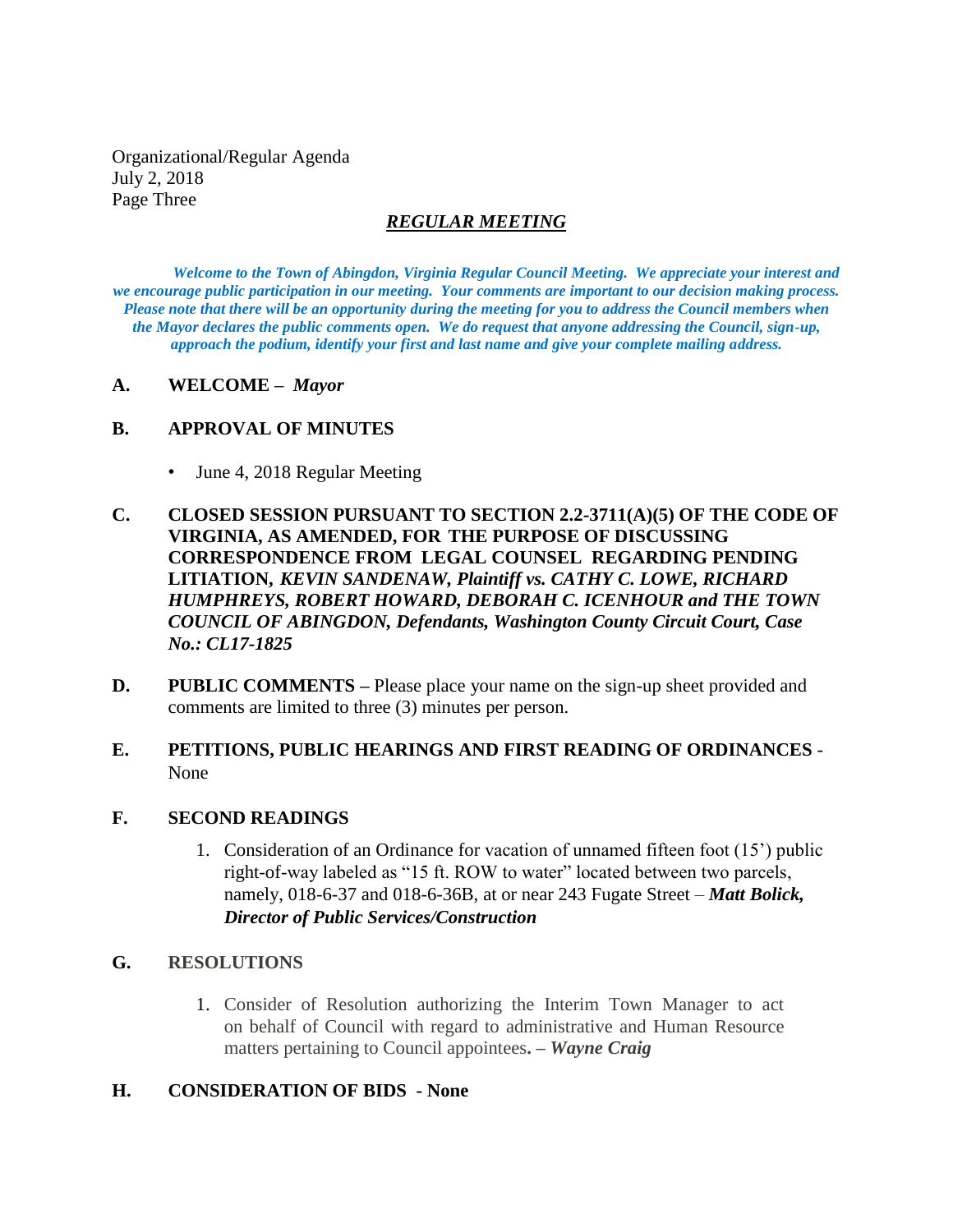Organizational/Regular Agenda July 2, 2018 Page Four

### **I. REPORTS FROM THE INTERIM TOWN MANAGER**

- 1. Consideration of date for Council to tour Town Departments *Tony Sullivan, Interim Town Manager*
- 2. Consideration of continuance of Arthur Campbell Awards *Tony Sullivan, Interim Town Manager*
- 3. Consideration of rental agreement regarding the Summers Law Office *Tony Sullivan, Interim Town Manager*
- 4. Consideration of adoption of Freedom of Information Act fees *Tony Sullivan, Interim Town Manger*
- 5. Consideration of conducting monthly mid-month work sessions *Tony Sullivan, Interim Town Manager*
- 6. Consideration of dates to review applications for the position of Town Manager *Tony Sullivan, Interim Town Manager*

# **J. PROCLAMATION - None**

# **K. OLD BUSINESS/MATTERS NOT ON THE AGENDA**

1. Consideration of additional non-departmental funds to the Washington County Public Library - *Mayor*

# **L. COUNCIL MEMBER REPORTS**

# **M. APPOINTMENTS TO BOARDS AND COMMITTEES**

### 1. **Economic Development Authority**

**-** Appointment to fill the unexpired term of Richard Buddington, who has been appointed as Juvenile and Domestic Relations Judge for 28<sup>th</sup> Judicial District.